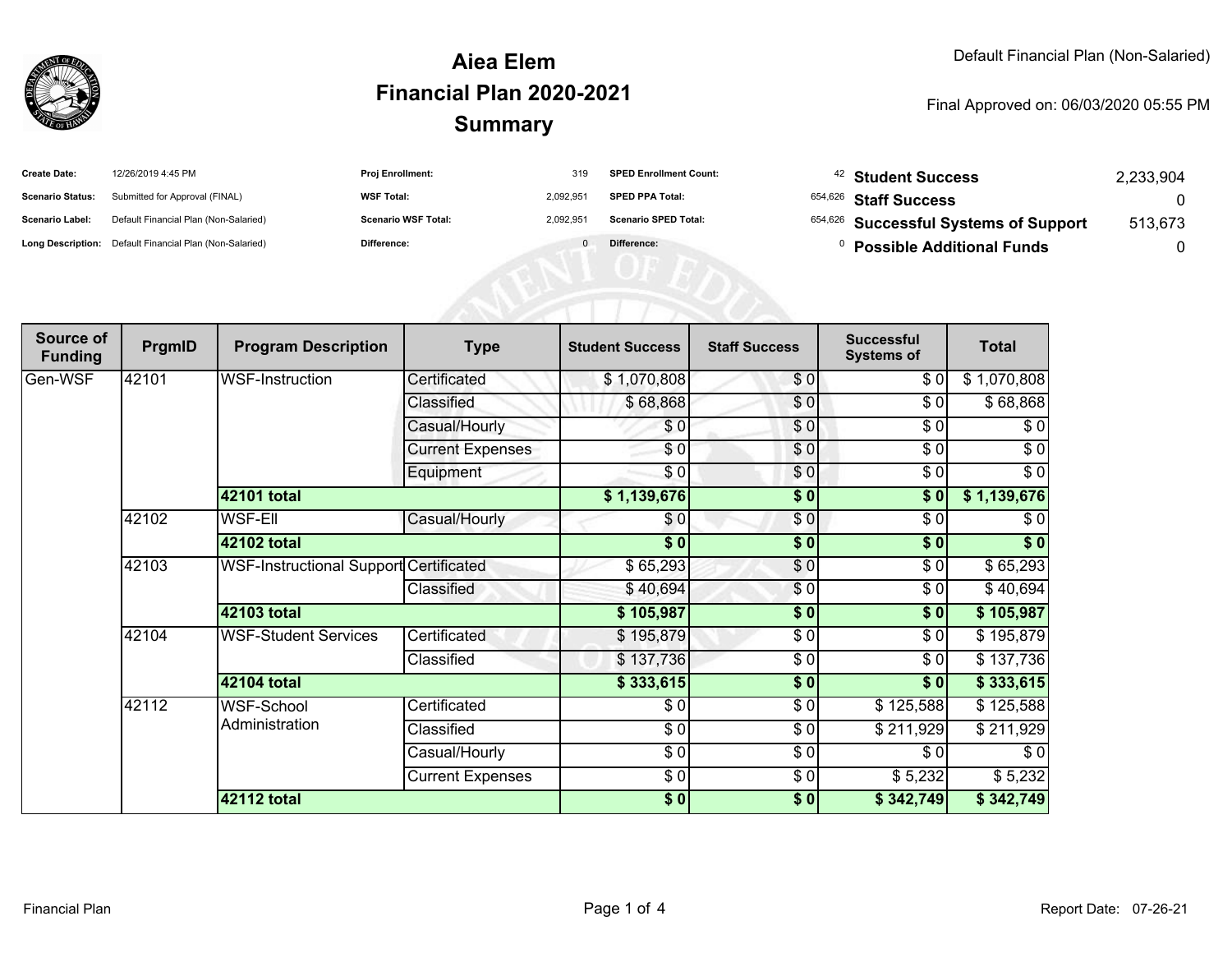

## **SummaryAiea ElemFinancial Plan 2020-2021**

Final Approved on: 06/03/2020 05:55 PM

| Source of<br><b>Funding</b> | PrgmID    | <b>Program Description</b>                     | <b>Type</b>             | <b>Student Success</b>    | <b>Staff Success</b>   | <b>Successful</b><br><b>Systems of</b> | <b>Total</b>     |
|-----------------------------|-----------|------------------------------------------------|-------------------------|---------------------------|------------------------|----------------------------------------|------------------|
| Gen-WSF                     | 42113     | <b>WSF-School Facility</b><br><b>Services</b>  | Classified              | \$0                       | \$0                    | \$170,924                              | \$170,924        |
|                             |           |                                                | Casual/Hourly           | $\overline{S}0$           | $\overline{\$0}$       | $\overline{\frac{1}{2}}$               | $\overline{\$0}$ |
|                             |           | <b>42113 total</b>                             |                         | $\overline{\$0}$          | $\overline{\$0}$       | \$170,924                              | \$170,924        |
|                             | Gen-WSF   |                                                |                         | \$1,579,278               | $\overline{\$0}$       | \$513,673                              | \$2,092,951      |
| Gen-SPED                    | 17101     | SPED Ppa - Instruction                         | Certificated            | \$457,051                 | $\overline{\$0}$       | \$0                                    | \$457,051        |
|                             |           |                                                | Classified              | \$172,170                 | $\sqrt{6}$             | $\sqrt{3}0$                            | \$172,170        |
|                             |           |                                                | <b>Current Expenses</b> | \$25,405                  | \$0                    | $\sqrt{3}0$                            | \$25,405         |
|                             |           | <b>17101 total</b>                             |                         | \$654,626                 | $\overline{\$0}$       | $\overline{\$0}$                       | \$654,626        |
|                             | 17131     | <b>Special Education in</b><br>Regular Schools | Certificated            | \$0                       | \$0                    | $\overline{\$0}$                       | $\overline{\$0}$ |
|                             |           |                                                | Classified              | $\overline{S}0$           | \$0                    | $\overline{$}0$                        | $\overline{\$0}$ |
|                             |           | <b>17131 total</b>                             |                         | $\overline{\$0}$          | $\overline{\$0}$       | $\overline{\$0}$                       | $\overline{\$0}$ |
|                             | Gen-SPED  |                                                |                         | \$654,626                 | $\overline{\$0}$       | $\overline{\$0}$                       | \$654,626        |
| Gen-Categ                   | 16807     | <b>Hawaiian Studies</b>                        | Casual/Hourly           | \$0                       | $\overline{\$0}$       | $\overline{\$0}$                       | $\overline{60}$  |
|                             |           |                                                | <b>Current Expenses</b> | \$0                       | $\sqrt{6}$             | $\sqrt{3}0$                            | $\overline{60}$  |
|                             |           | <b>16807 total</b>                             |                         | $\overline{\$0}$          | $\overline{\$0}$       | $\sqrt{6}$                             | $\overline{\$0}$ |
|                             | Gen-Categ |                                                |                         | $\overline{\$0}$          | $\overline{\$0}$       | $\overline{\$0}$                       | $\overline{\$0}$ |
| Federal                     | 18085     | Essa Title III Language<br><b>Instruction</b>  | Casual/Hourly           | \$0                       | \$0                    | $\overline{\$0}$                       | $\overline{60}$  |
|                             |           | <b>18085 total</b>                             |                         | $\overline{\textbf{S}^0}$ | s <sub>0</sub>         | $\overline{\textbf{S}^0}$              | $\overline{\$0}$ |
|                             | 18902     | <b>ESEA Title I-Schools</b>                    | Casual/Hourly           | $\overline{\$0}$          | $\overline{\$0}$       | $\overline{\$0}$                       | $\overline{30}$  |
|                             |           |                                                | <b>Current Expenses</b> | \$0                       | $\overline{\$0}$       | $\overline{\$0}$                       | $\overline{\$0}$ |
|                             |           |                                                | Equipment               | $\overline{\$0}$          | $\overline{\$0}$       | $\overline{\$0}$                       | $\overline{30}$  |
|                             |           | <b>18902 total</b>                             |                         | $\overline{\bullet}$ 0    | $\overline{\bullet}$ 0 | $\overline{\$0}$                       | $\overline{\$0}$ |
|                             | 18935     | <b>ESEA Title I-Parent</b><br>Engagement       | <b>Current Expenses</b> | $\overline{\$0}$          | $\overline{\$0}$       | $\overline{\$0}$                       | $\overline{30}$  |
|                             |           | <b>18935 total</b>                             |                         | \$0                       | \$0                    | \$0                                    | \$0              |
|                             | 19978     | <b>Impact Aid-WSF</b>                          | <b>Current Expenses</b> | $\overline{\$0}$          | $\overline{\$0}$       | \$0                                    | $\overline{60}$  |
|                             |           |                                                | Equipment               | $\overline{S}0$           | $\sqrt{6}$             | \$0                                    | $\overline{60}$  |
|                             |           | <b>19978 total</b>                             |                         | \$0                       | \$0                    | \$0                                    | \$0              |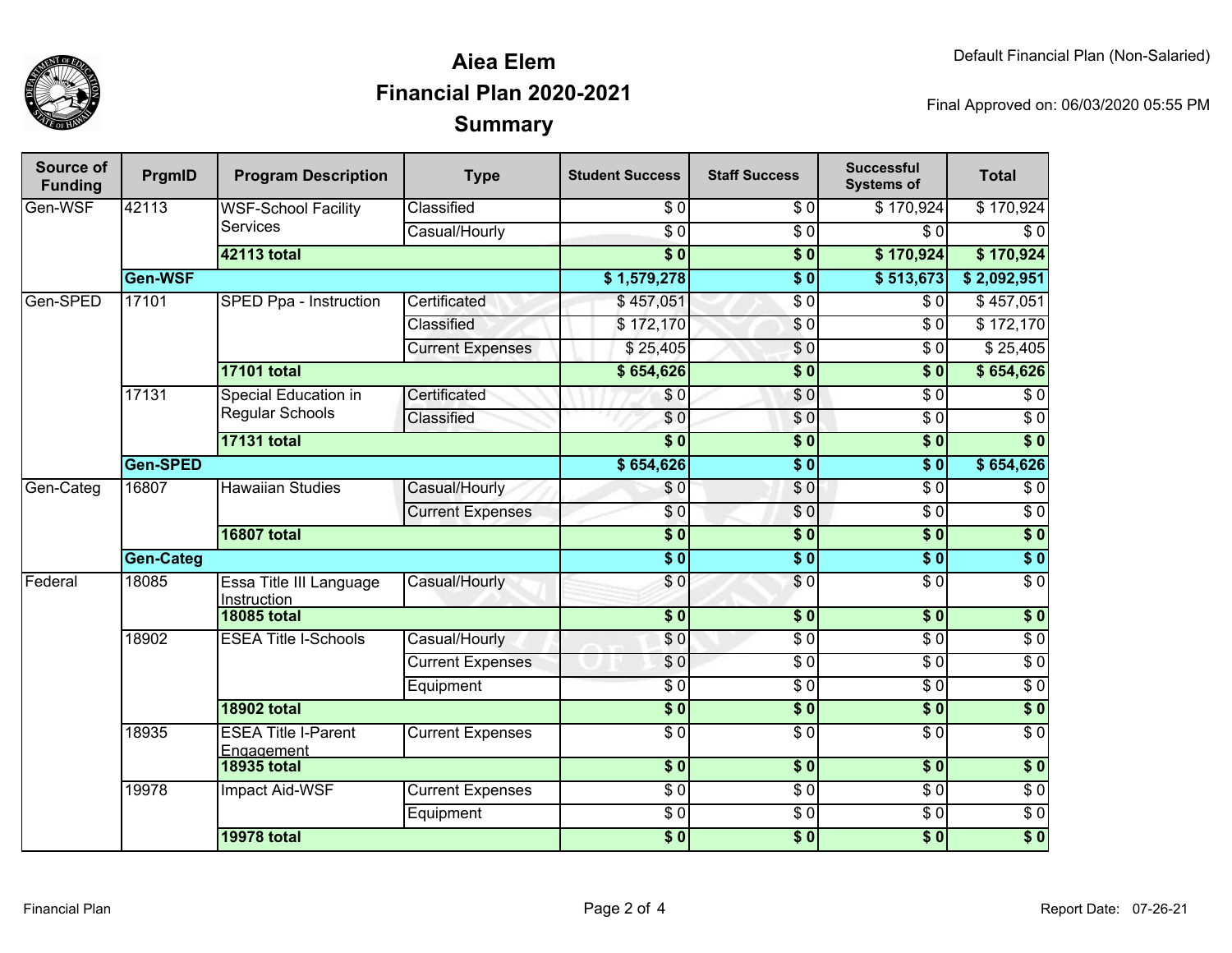



### **SummaryAiea ElemFinancial Plan 2020-2021**

Final Approved on: 06/03/2020 05:55 PM

| Source of<br><b>Funding</b> | PrgmID          | <b>Program Description</b>                | <b>Type</b>             | <b>Student Success</b> | <b>Staff Success</b> | <b>Successful</b><br><b>Systems of</b> | Total            |
|-----------------------------|-----------------|-------------------------------------------|-------------------------|------------------------|----------------------|----------------------------------------|------------------|
| Federal                     | 20698           | Essa Title IIa Support<br>New Tchr & Prin | Casual/Hourly           | \$0                    | \$0                  | \$0]                                   | \$0              |
|                             |                 | <b>20698 total</b>                        |                         | \$0                    | $\overline{\$0}$     | $s$ <sub>0</sub>                       | \$0              |
|                             | 52001           | <b>ESEA Title I-Homeless</b><br>Children  | <b>Current Expenses</b> | \$0                    | \$0                  | \$0]                                   | $\overline{\$0}$ |
|                             |                 | 52001 total                               |                         | \$0                    | \$0                  | \$0]                                   | $\sqrt{6}$       |
|                             | Federal         |                                           |                         | \$0]                   | \$0                  | \$0                                    | $\sqrt{6}$       |
| Gen-Cent                    | 35163           | <b>Food Services-General</b><br>Fund      | Casual/Hourly           | \$0                    | \$0                  | \$0]                                   | $\sqrt{6}$       |
|                             |                 | 35163 total                               |                         | \$0                    | $\overline{\$0}$     | $\overline{\$0}$                       | $\overline{\$}0$ |
|                             | <b>Gen-Cent</b> |                                           |                         | \$0]                   | \$0                  | \$0                                    | $\sqrt{50}$      |
| Special                     | 37307           | Use of School Facilities -<br>School      | <b>Current Expenses</b> | \$0                    | \$0                  | \$0]                                   | $\sqrt{6}$       |
|                             |                 |                                           | Equipment               | \$0                    | \$0                  | \$0]                                   | $\sqrt{6}$       |
|                             |                 | 37307 total                               |                         | \$0                    | \$0                  | \$0]                                   | \$0              |
|                             | <b>Special</b>  |                                           |                         | \$0                    | \$0                  | \$0                                    | $\sqrt{6}$       |
| <b>Grand Total</b>          |                 |                                           |                         | \$2,233,904            | \$0                  | \$513,673                              | \$2,747,577      |